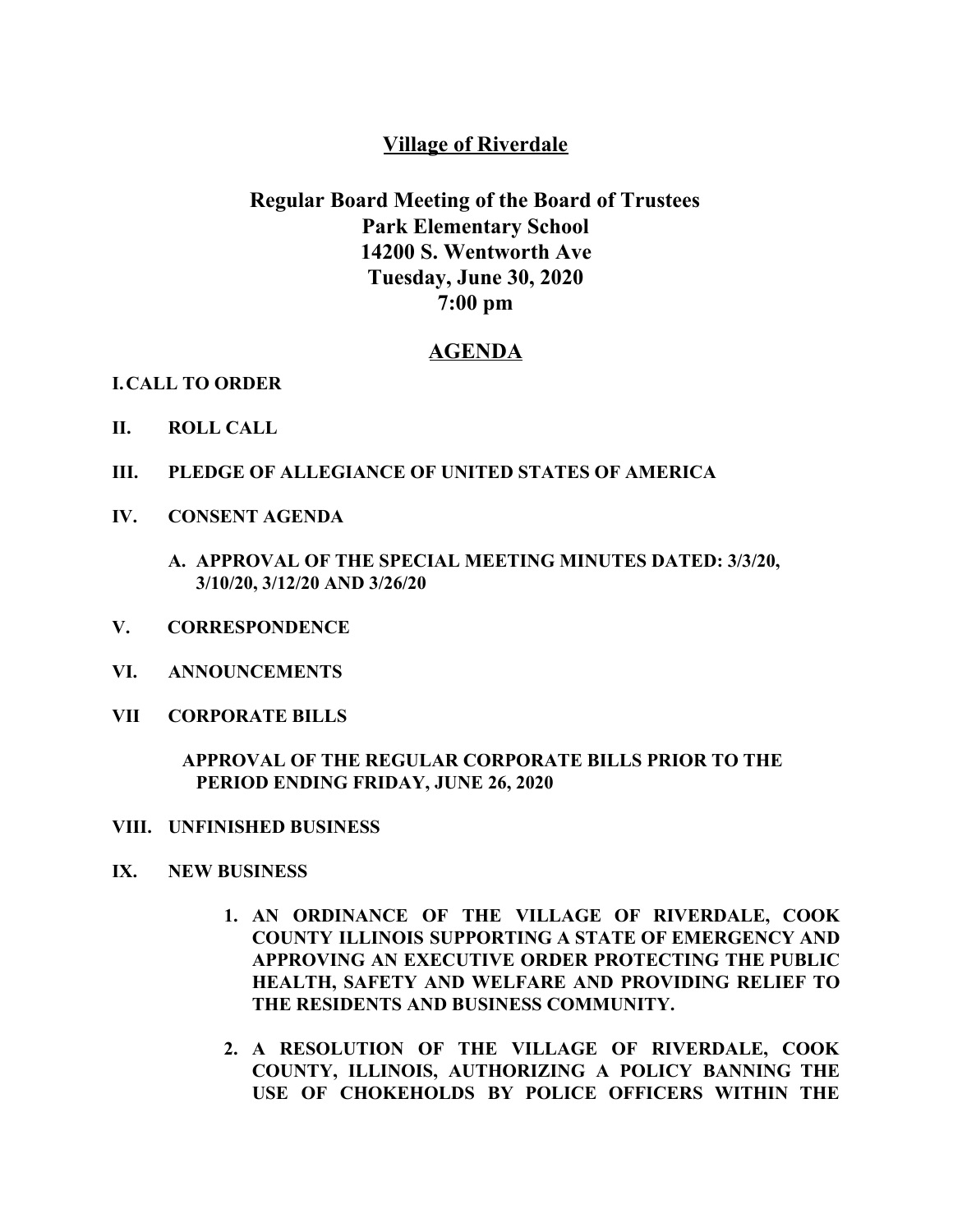**VILLAGE OF RIVERDALE, COUNTY OF COOK, STATE OF ILLINOIS**

- **3. AN ORDINANCE OF THE VILLAGE OF RIVERDALE, COOK COUNTY, ILLINOIS, APPROVING A DEED IN LIEU OF FORECLOSURE AND SETTLEMENT AGREEMENT ON THE REAL PROPERTY COMMONLY KNOWN 14040 PARNELL, RIVERDALE, ILLINOIS.**
- **4. AN ORDINANCE OF THE VILLAGE OF RIVERDALE, COOK COUNTY, ILLINOIS, APPROVING A DEED IN LIEU OF FORECLOSURE AND SETTLEMENT AGREEMENT ON THE REAL PROPERTY COMMONLY KNOWN 14319 CLARK STREET, RIVERDALE, ILLINOIS.**
- **5. AN ORDINANCE OF THE VILLAGE OF RIVERDALE, COOK COUNTY, ILLINOIS, APPROVING A DEED IN LIEU OF FORECLOSURE AND SETTLEMENT AGREEMENT ON THE REAL PROPERTY COMMONLY KNOWN 537 PACESETTER PARKWAY, RIVERDALE, ILLINOIS.**
- **6. A RESOLUTION OF THE VILLAGE OF RIVERDALE, COOK COUNTY, ILLINOIS, AUTHORIZING THE EXECUTION OF AN INTERGOVERNMENTAL AGREEMENT REGARDING THE ASSISTANCE TO FIREFIGHTERS GRANT.**
- **7. A RESOLUTION OF THE VILLAGE OF RIVERDALE, COOK COUNTY, ILLINOIS, AUTHORIZING THE ORGANIZATION AND CREATION OF A NOT FOR PROFIT CORPORATION TO ORGANIZE, MANAGE AND CREATE MEMORIALS FOR THE VILLAGE OF RIVERDALE'S MILITARY VETERANS.**
- **8. A RESOLUTION OF THE VILLAGE OF RIVERDALE, COOK COUNTY, ILLINOIS, AUTHORIZING THE ADOPTION OF AN EMPLOYEE DRUG-FREE WORKPLACE POLICY.**
- **9. A RESOLUTION OF THE VILLAGE OF RIVERDALE, COOK COUNTY, ILLINOIS, AUTHORIZING THE EXECUTION OF AN INTERGOVERNMENTAL AGREEMENT BETWEEN THE VILLAGE OF RIVERDALE AND THE VILLAGE OF THORNTON REGARDING A MULTI-JURISDICTIONAL TASK FORCE TO DETER STREET GANGS, NARCOTICS, AND CRIMINAL ACTIVITY.**
- **10. A RESOLUTION OF THE VILLAGE OF RIVERDALE, COOK COUNTY, ILLINOIS, AUTHORIZING THE EXECUTION OF AN**